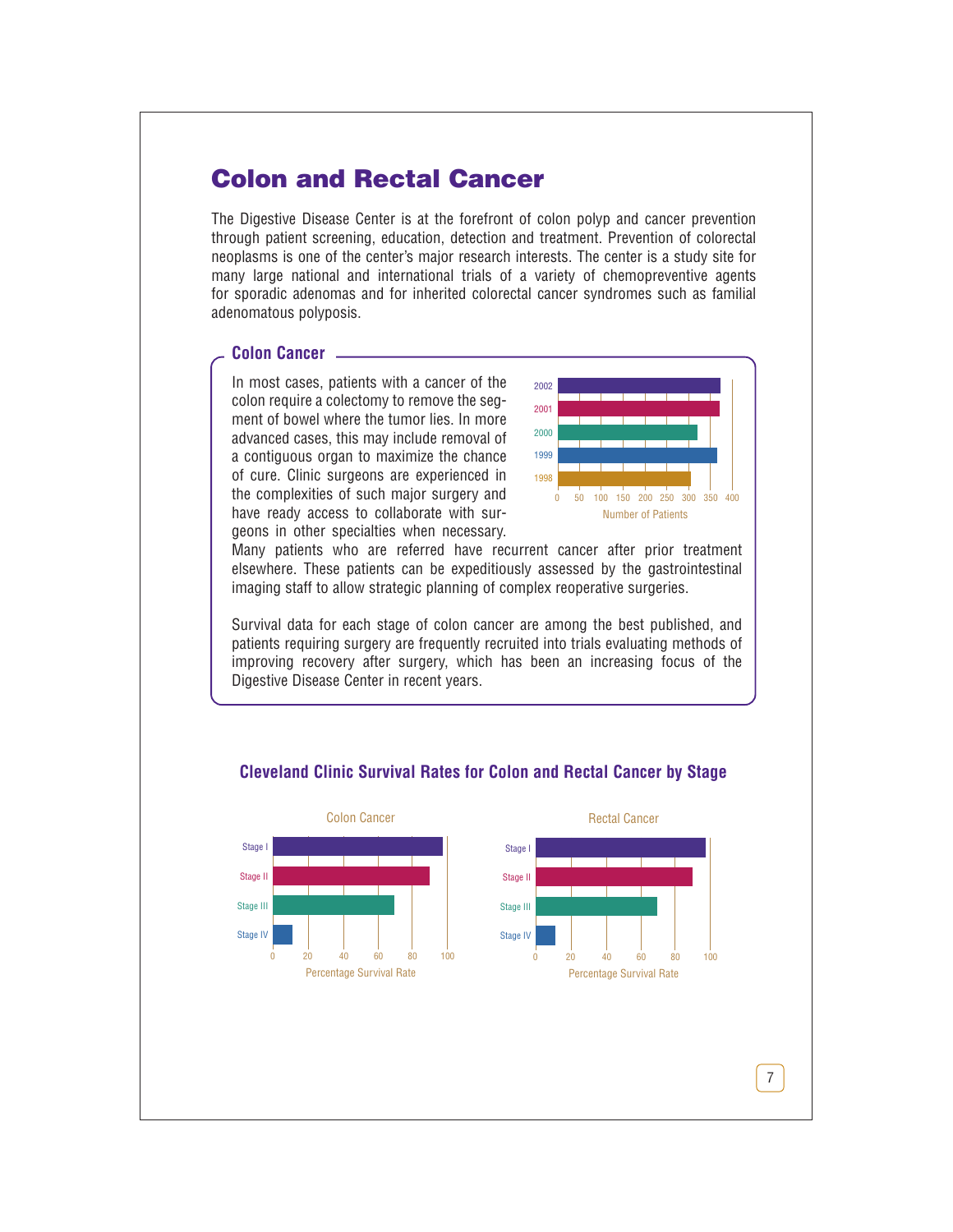# **Rectal Cancer**

Surgeons at the Digestive Disease Center have extensive experience with rectal cancer, and see one of the highest volumes of patients with this condition in the world. One of the things that sets the Digestive Disease Center apart is the number of treatment options available to save the sphincter and avoid the need for colostomy. These options include transanal excision, and radical surgery with anastomo-



sis of the colon to the anus, incorporating a J-pouch or coloplasty (see page 11). Clinic colorectal surgeons can avoid the need for a permanent colostomy in over 85 percent of cases while still achieving some of the lowest recurrence rates in the world. The detailed assessment of tumors required to make these decisions involves a comprehensive array of tests. Endoanal ultrasound and anal manometry are immediately available at the time of the office visit, avoiding a prolonged wait and second visits for treatment decisions. On average, 27 patients with early tumors can have them removed through the anal canal each year, eliminating the need for abdominal surgery.

Complications are carefully monitored. Surgeons may use temporary defunctioning ileostomies for patients with low rectal cancer, particularly those with preoperative radiation. Immediate consultation with the enterostomal nurses can be obtained at the time of the initial office visit, so that the patient is fully aware of the outcome and treatment plan.



\*Mean distance of tumor from anal verge: 7.79 cm

Average Distribution of Surgery for Rectal Cancer

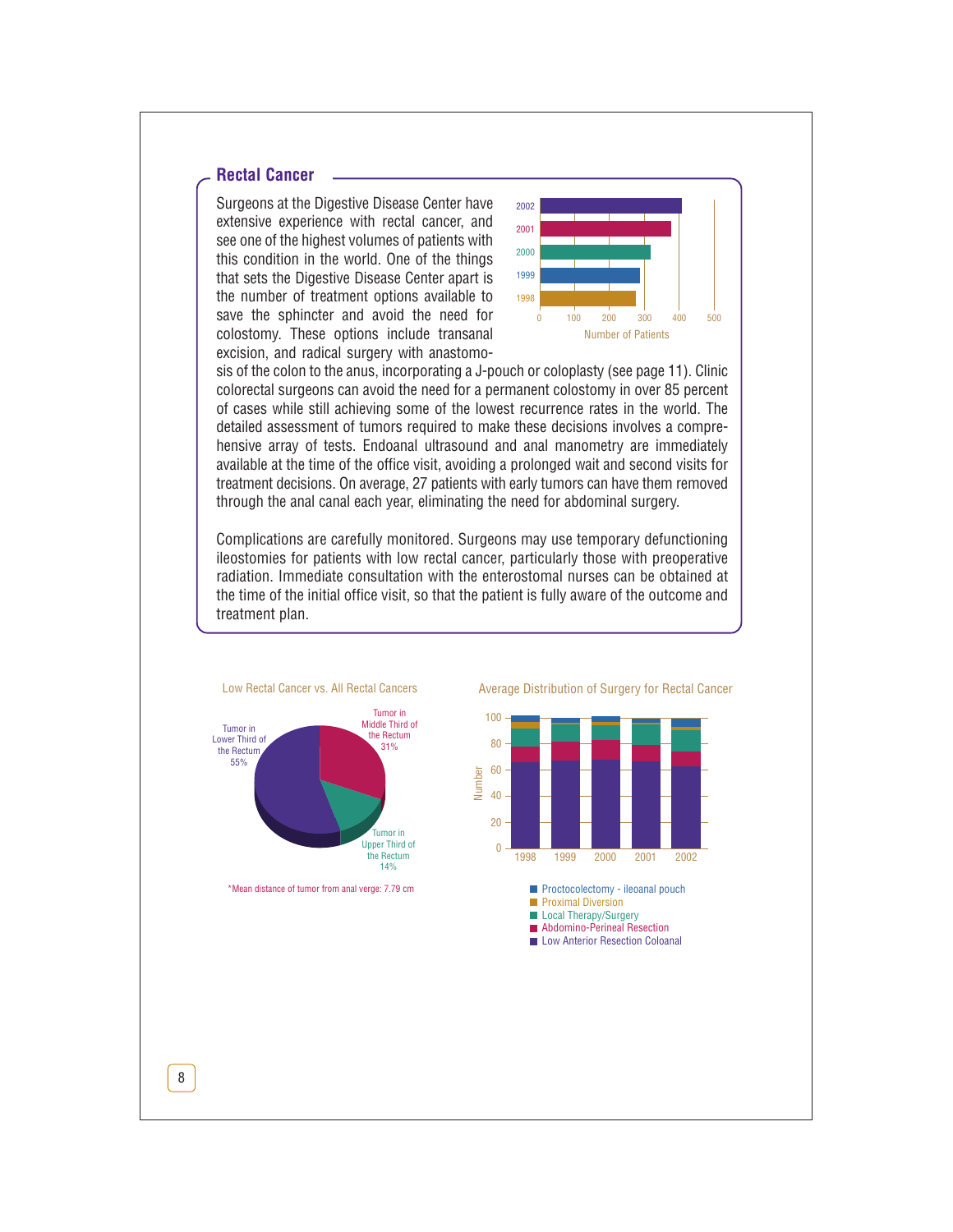# **David G. Jagelman Inherited Colorectal Cancer Registries**

The Cleveland Clinic is home to the largest single institutional registries in the United States and the second largest in the world. Individuals with multiple cases of colorectal cancer in their families or with an inherited colorectal cancer syndrome are eligible to participate in the registry and its associated High-Risk Hereditary Colon Cancer Clinic (see page 10).

Members of the Jagelman Registries who have Hereditary Non-polyposis Colorectal Cancer (HNPCC) also may participate in the Collaborative Family Registry (CFR). The CFR is part of an international effort to study both the genetic and lifestyle causes of colorectal cancer. The CFR is sponsored by a National Cancer Institute grant and is managed by the Cleveland Clinic's Department of Medical Genetics and the Digestive Disease Center. This collaboration between departments led to the recent five-year, \$2 million grant renewal from the NCI for the registry.

In the Phase 3 study, 120 families will receive active and passive follow-up. More than 400 participants will be interviewed. In addition, 60 colorectal cancer surgery patients without a family history will be recruited, as well as 20 new high-risk families. About 120 family members will be recruited to participate in the collection of epidemiological and biospecimen data.



#### Familial Colorectal Cancer Registries Breakdown of Families

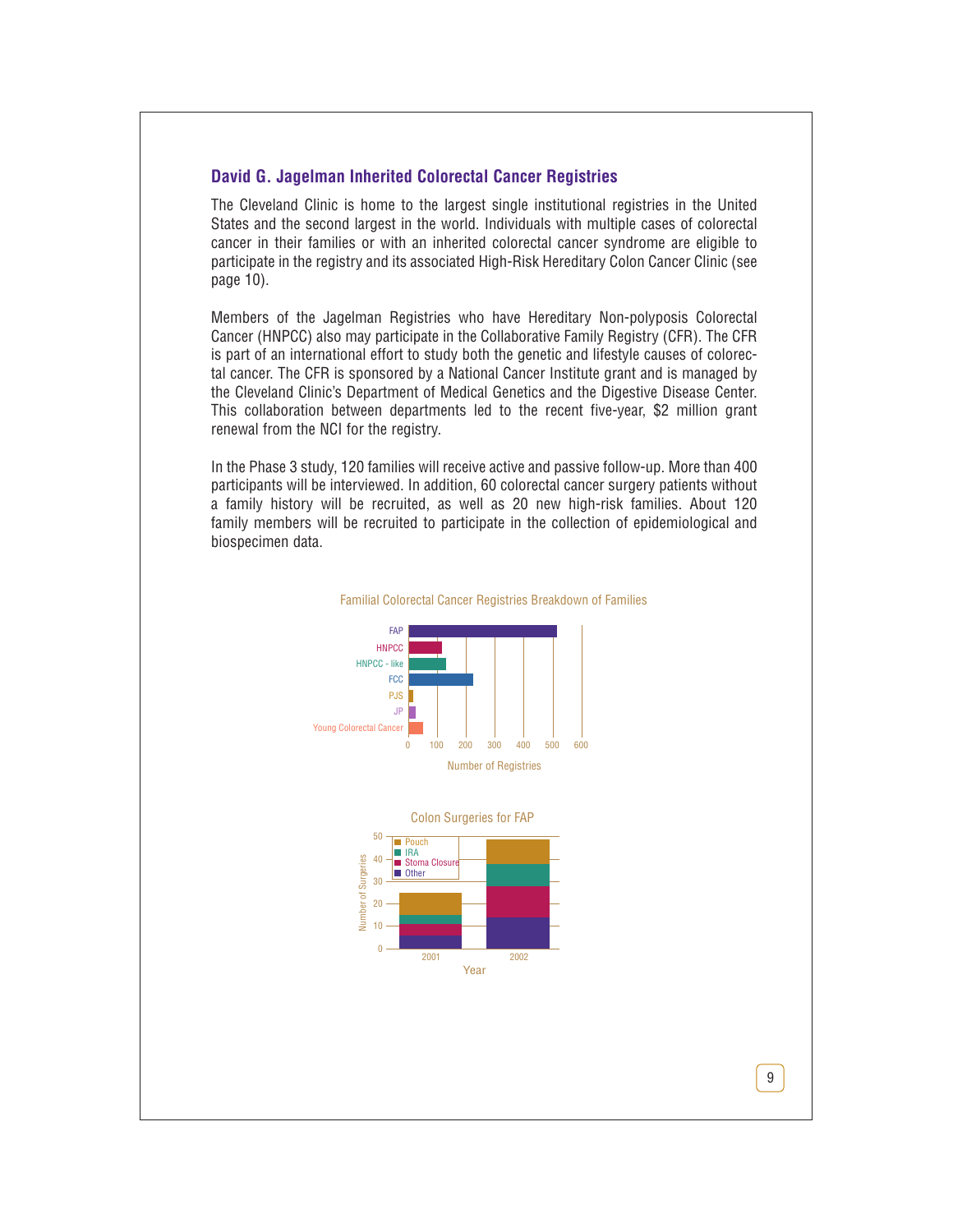# **Adenoma Registry**

This computerized registry of patients who have had neoplastic polyps removed from the colon has more than 10,000 patients and is the largest such registry in the country. It provides a means to send recall letters to patients who are due for surveillance colonoscopy. The recall interval follows nationally recognized recommendations for polyp surveillance. In addition, it is a vast informational resource for clinical research on patients with polyps. It also aids patient recruitment for most of our studies, including the chemoprevention trials. Research from the Adenoma Registry has allowed risk stratification for colorectal neoplasia and impacted the lengthening of post-polypectomy surveillance intervals.

# **High-Risk Hereditary Colon Cancer Clinic**

A multidisciplinary inherited colon cancer high-risk clinic was established in 2001. Patients with a dominantly inherited colon cancer syndrome who require multispecialty care are encouraged to participate. The clinic is held once a month on Monday afternoon in the Digestive Disease Center. Patients have the opportunity to consult with physicians, genetic counselors, and the Jagelman Registries registrar. Additionally, they may undergo any necessary procedures or genetic testing on the day of their consultation.